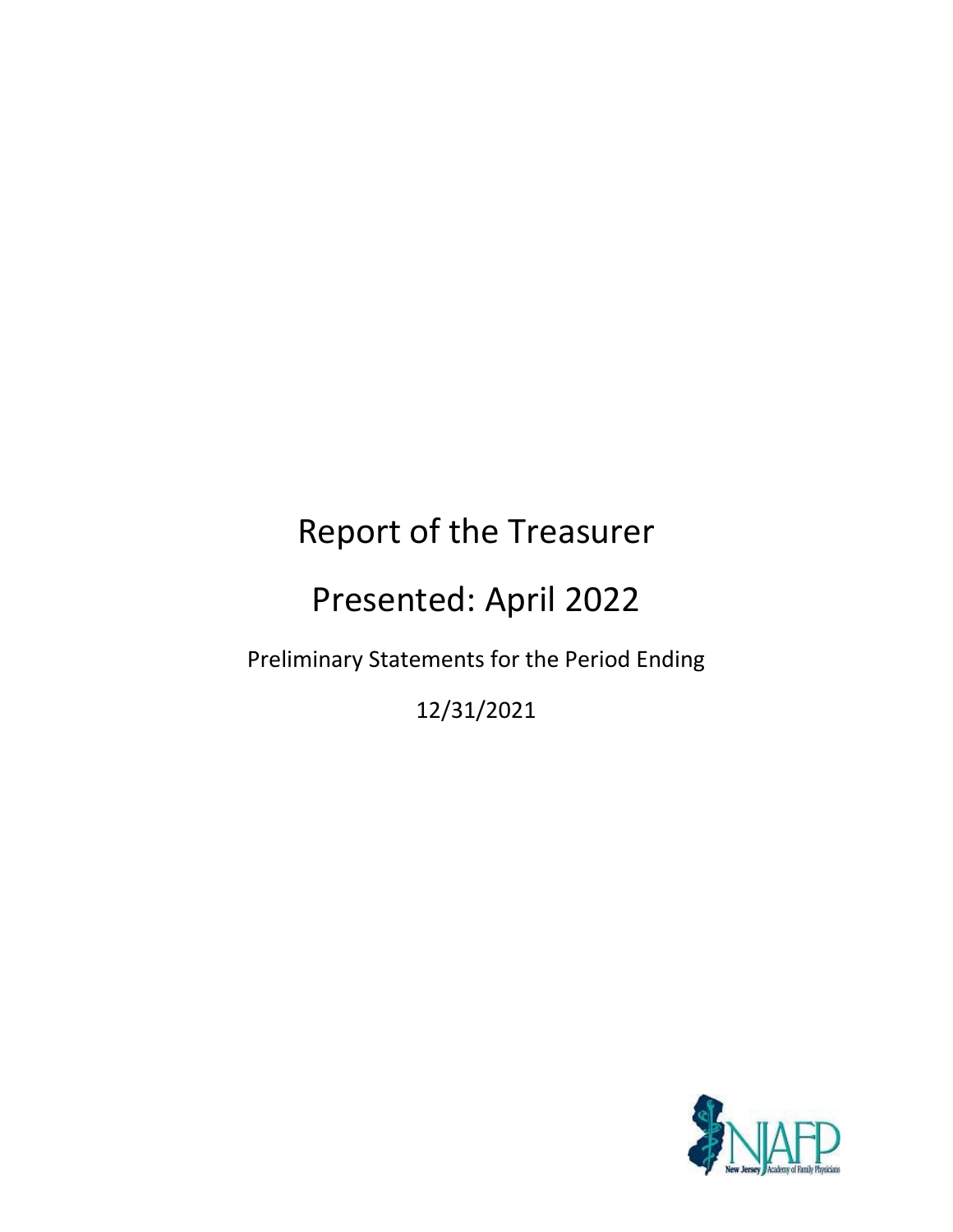#### **New Jersey Academy of Family Physicians Preliminary Comparison Profit & Loss Budget Performance Jan - Dec 2021 vs. Jan - Dec 2020**

|                                             | Jan - Dec 21 |  |               |  | Jan - Dec 20  |           |
|---------------------------------------------|--------------|--|---------------|--|---------------|-----------|
|                                             |              |  |               |  | \$ Over /     |           |
|                                             |              |  |               |  | (Under)       | Actual    |
|                                             | Actual       |  | <b>Budget</b> |  | <b>Budget</b> |           |
| Revenue                                     |              |  |               |  |               |           |
| 4000 · REVENUE                              |              |  |               |  |               |           |
| Total 4100 · Annual Meeting                 | 45,091       |  | 33,315        |  | 11,776        | 48,438    |
| Total 4200 · Membership Dues                | 324,423      |  | 303,797       |  | 20,626        | 319,809   |
| 4400 · Education Programs - (Non-S/A)       |              |  |               |  |               |           |
| 4401 · Reg/Sponsor/Grant (2020 Ten State Co |              |  |               |  |               | 53,917    |
| 4404 · Educational Grants/Contracts         | 11,000       |  | 11,000        |  |               | 77,427    |
| 4405 · Program Administration               | 38,950       |  | 40,000        |  | (1,050)       | 42,299    |
| Total 4400 · Education Programs - (Non-S/A) | 49,950       |  | 51,000        |  | (1,050)       | 173,643   |
| 4408 · State Grant Revenue                  | 222,318      |  | 243,989       |  | (21, 671)     | 250,197   |
| 4409 · Federal Grant Revenue                | 136,346      |  | 145,759       |  | (9, 413)      | 234,766   |
| 4500 · Advertising Royalties                | 7,813        |  | 750           |  | 7,063         | 11,253    |
| 4600 · Association Mgt Service              | 726,726      |  | 689,445       |  | 37,281        | 451,060   |
| 4700 · Unrestricted Educational Grants      | 316,890      |  | 430,938       |  | (114, 048)    | 645,628   |
| 4903 · SBA LOAN PROCEEDS [PPP]              |              |  | 244,860       |  | (244, 860)    | 258,728   |
| 4900 · Miscellaneous - Other                | 1.288        |  |               |  | 1,288         | 0         |
| <b>Total Revenue</b>                        | 1.830.845    |  | 2,143,853     |  | (313,008)     | 2,393,522 |
| <b>Expense</b>                              |              |  |               |  |               |           |
| 6000 · PROGRAM SERVICES                     |              |  |               |  |               |           |
| 6300 ANNUAL MEETING/SA                      | 14,601       |  | 17,056        |  | (2, 455)      | 24,703    |
| 6400 · FED GRANT EXPENSES                   | 136,346      |  | 145,759       |  | (9, 413)      | 234,766   |
| 6500 · STATE GRANT EXPENSES                 | 222,318      |  | 243,989       |  | (21, 671)     | 250,197   |
| 6700 COMMITTEE MTGS/ACTIVITIES              | 2,457        |  | 10,000        |  | (7, 543)      | 5,690     |
| 6900 · EDUCATION/PROG./WKSHPS               | 179,350      |  | 297,869       |  | (118, 519)    | 674,774   |
| Total 6000 · PROGRAM SERVICES               | 555,072      |  | 714,673       |  | (159,601)     | 1,190,130 |
| 7000 General and Adm Expenses               |              |  |               |  |               |           |
| 7105 · GENERAL OFFICE                       | 144,716      |  | 152,930       |  | (8, 214)      | 140,437   |
| 7190 · Corporate taxes                      | 275          |  |               |  | 275           | 250       |
| 7191 · Sales Tax Expense                    | 4,305        |  |               |  | 4,305         | 3,021     |
| 7200 · INFORMATION SYSTEMS                  | 35,978       |  | 40,000        |  | (4,022)       | 13,122    |
| 7600 · STAFF                                | 670,903      |  | 990,939       |  | (320, 036)    | 804,385   |
| 7800 CONSULTING/PROF. FEES                  | 213,436      |  | 191,109       |  | 22,327        | 180,071   |
| 7835 · Membership Services                  |              |  |               |  |               | 23,841    |
| 7885 · TRAVEL - NJAFP Exec, Staff           | 4,993        |  | 13,000        |  | (8,007)       | 8,853     |
| 7886 · Travel - NJAFP President             |              |  | 2,000         |  | (2,000)       | 0         |
| 7892 · PAC EXPENSES                         | 575          |  | ä,            |  | 575           |           |
| 7893 · Ass'n Mgt Expense                    | 3,181        |  | 7,860         |  | (4,679)       | 14.973    |
| 7960 · STAFF DISCRETIONARY                  | 110          |  |               |  | 110           | 321       |
| Total 7000 · General and Adm Expenses       | 1,078,472    |  | 1,397,838     |  | (319, 366)    | 1,189,274 |
| <b>Total Expense</b>                        | 1,633,544    |  | 2,112,511     |  | (478, 967)    | 2,379,404 |
| <b>Net Ordinary Revenue</b>                 | 197,301      |  | 31,342        |  | 165,959       | 14,118    |
| <b>Net Other Revenue</b>                    | 15,098       |  |               |  | 15,098        | 16,904    |
| <b>Net Revenue</b>                          | 212,398      |  | 31,342        |  | 181,056       | 31,022    |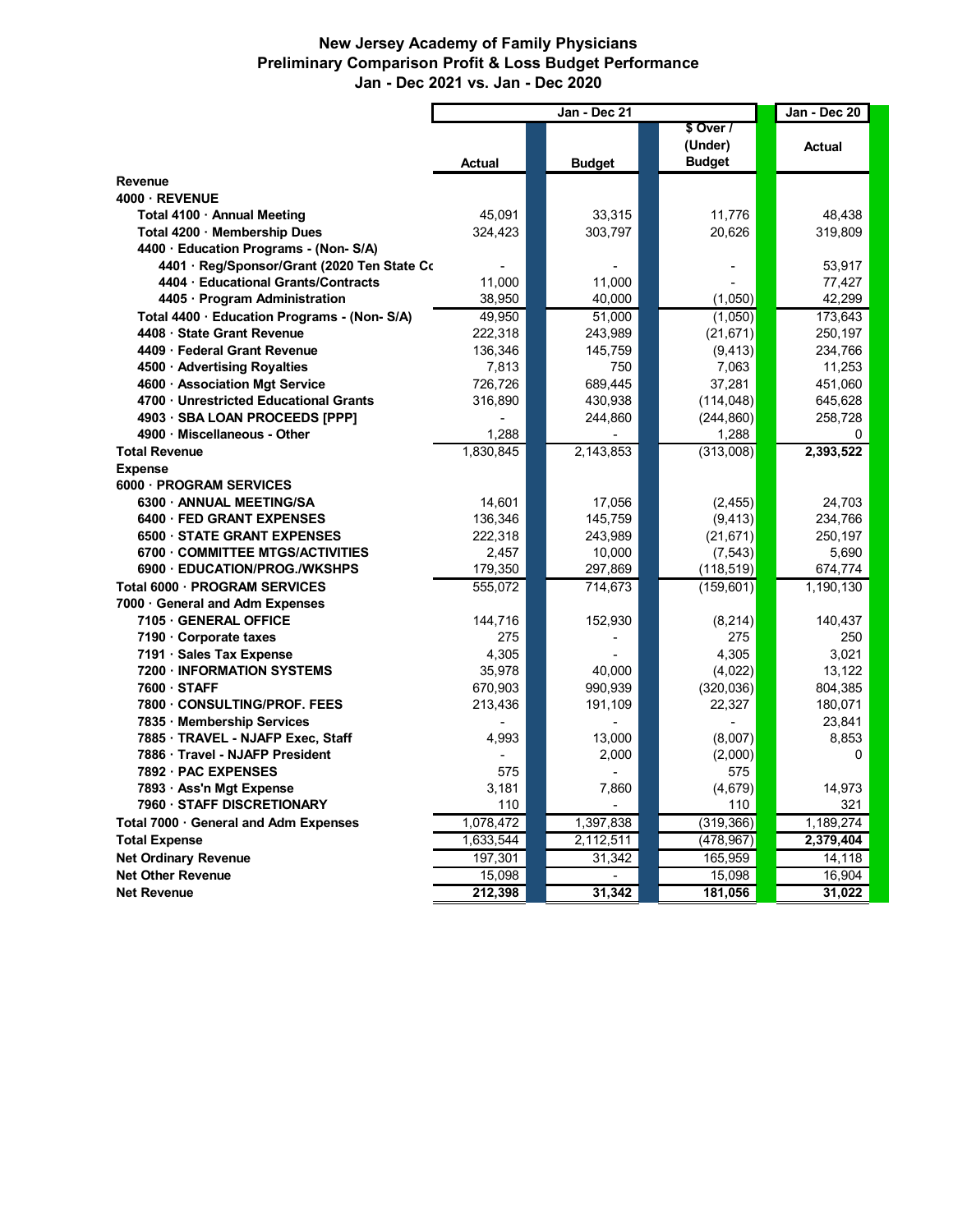#### **New Jersey Academy of Family Physicians Preliminary Comparison Balance Sheet As of Dec 31, 2021 vs. Dec 31, 2020**

|                                                             | Dec 31, 21 | Dec 31, 20 |
|-------------------------------------------------------------|------------|------------|
| <b>ASSETS</b>                                               |            |            |
| <b>Current Assets</b>                                       |            |            |
| <b>Checking/Savings</b>                                     |            |            |
| 1005 · TD Bank Checking                                     | 919        | 3,215      |
| 1006 · TD Bank Money Market-6556                            | 0          | 15,046     |
| 1007 · TD Checking - NCEMS - 4659                           | 340,800    | 0          |
| 1010 · AAFP Trust Fund                                      | 135,675    | 120,641    |
| <b>Total Checking/Savings</b>                               | 477,395    | 138,902    |
| <b>Accounts Receivable</b>                                  | 166,565    | 256,688    |
| <b>Other Current Assets</b>                                 |            |            |
| 1100 · CURRENT ASSETS                                       |            |            |
| 1150 · PrePaid Expenses                                     | 19,804     | 31,325     |
| 1190 · Petty Cash on Hand                                   | 230        | 230        |
| Total 1100 · CURRENT ASSETS                                 | 20,034     | 31,555     |
| <b>Total Other Current Assets</b>                           | 20,034     | 31,555     |
| <b>Total Current Assets</b>                                 | 663,993    | 427,145    |
| <b>Fixed Assets</b>                                         |            |            |
| 1200 · FIXED ASSETS                                         |            |            |
| 1207 · Capital Lease Equip                                  | 20,579     | 17,493     |
| 1210 · Computer                                             | 25,794     | 25,794     |
| 1220 · Accum Depreciation                                   | (173, 948) | (164, 579) |
| 1230 · Furniture                                            | 750        | 750        |
| 1250 · Building                                             | 461,787    | 461,787    |
| Total 1200 · FIXED ASSETS                                   | 609,328    | 615,611    |
| <b>Total Fixed Assets</b>                                   | 609,328    | 615, 611   |
| <b>TOTAL ASSETS</b>                                         | 1,273,321  | 1,042,756  |
| <b>LIABILITIES &amp; EQUITY</b>                             |            |            |
| <b>Liabilities</b>                                          |            |            |
| <b>Current Liabilities</b>                                  |            |            |
| <b>Accounts Payable</b><br><b>Other Current Liabilities</b> | 505,959    | 535,953    |
| 1330 · Deferred Income                                      |            |            |
| 2331 · Prepaid dues                                         | 165,370    | 169,627    |
| 2332 · Deferred Program Revenue                             | 900        | 4,000      |
| 2333 · Deferred EMS Revenue                                 | 142,378    | 0          |
| Total 1330 · Deferred Revenue                               | 308,649    | 173,627    |
| 1413 Deferred Annual Meeting Revenue                        | 3,835      | 4,485      |
| 1405 · Deferred Grant Revenue                               | 144,538    | 473,274    |
| 2501 · ACCRUED EXPENSES                                     | 9,010      | 3,740      |
| <b>Total Other Current Liabilities</b>                      | 466,032    | 655,126    |
| <b>Total Current Liabilities</b>                            | 971,990    | 1,191,079  |
| <b>Long Term Liabilities</b>                                |            |            |
| 2600 · Mortgage                                             | 258,514    | 296,000    |
| 2610 · Capital Lease - Copier                               | 18,834     | 11,034     |
| 2620 · SBA LOAN (PPP 2)                                     | 195,345    | 0          |
| <b>Total Long Term Liabilities</b>                          | 472,693    | 307,034    |
| <b>Total Liabilities</b>                                    | 1,444,683  | 1,498,113  |
| <b>Equity</b>                                               |            |            |
| 3001 · Fund Balance                                         | (383, 750) | (472, 862) |
| <b>Net Revenue</b>                                          | 212,389    | 31,021     |
| <b>Total Equity</b>                                         | (171, 361) | (441, 841) |
| <b>TOTAL LIABILITIES &amp; EQUITY</b>                       | 1,273,322  | 1,056,272  |